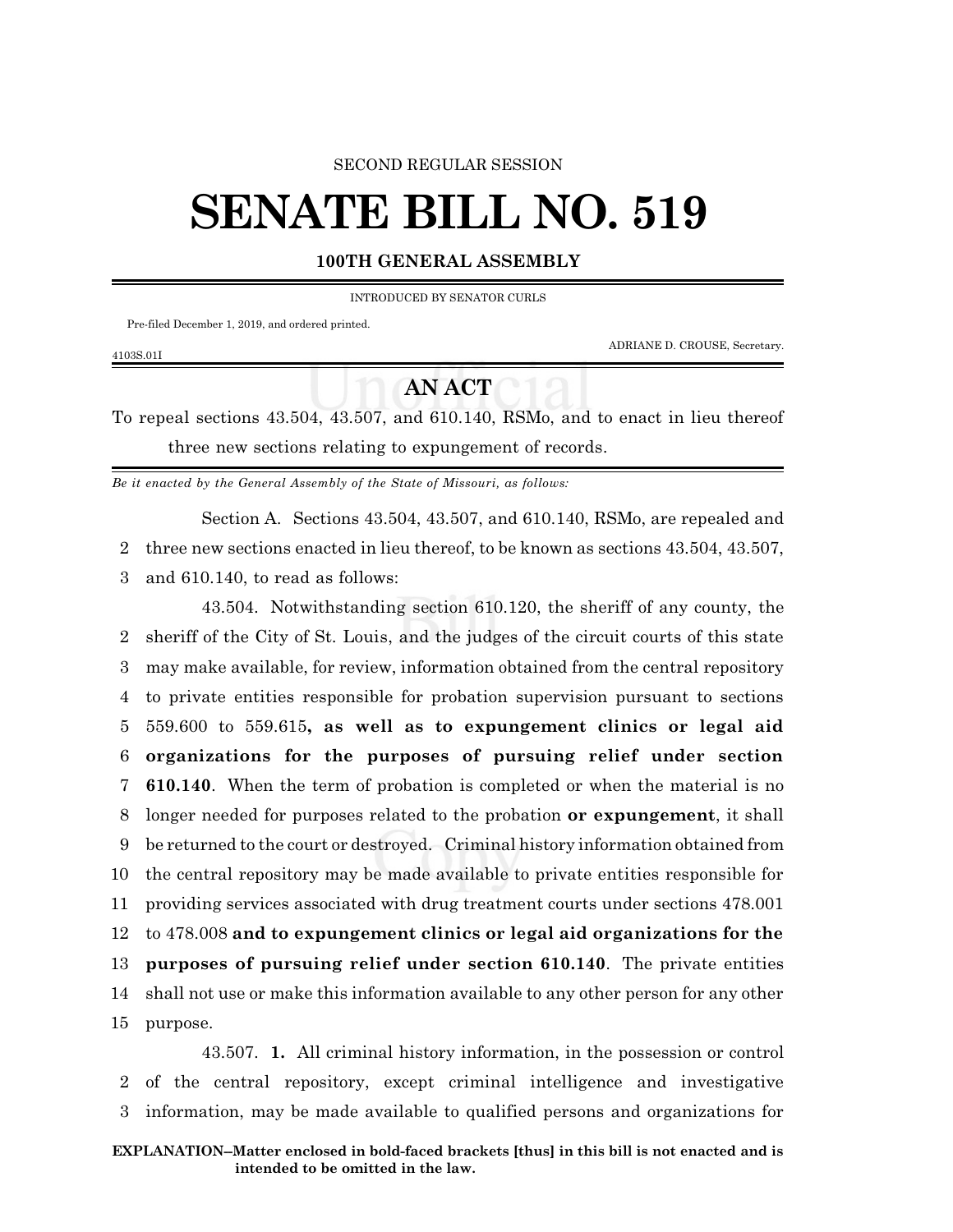research, evaluative and statistical purposes under written agreements reasonably designed to ensure the security and confidentiality of the information and the protection of the privacy interests of the individuals who are subjects of the criminal history.

 **2. Pro-bono clinics and legal aid organizations which seek to expunge the records of petitioners at no-charge, pursuant to the provisions of section 610.140, shall have access to all criminal history information in the possession or control of the central repository, except criminal intelligence and investigation, for each petitioner who has executed a written agreement with said clinic or organization. In these cases, pro-bono clinics and legal aid organizations shall not be subject to the provisions of subsection 3 of this section.**

 **3. Prior to such information being made available, information that uniquely identifies the individual shall be deleted. Organizations receiving such criminal history information shall not reestablish the identity of the individual and associate it with the criminal history information being provided.**

610.140. 1. **For the purposes of this section, the following terms mean:**

 **(1) "Court", any Missouri municipal, associate circuit, or circuit court;**

 **(2) "Offense", any offense, violation, or infraction of Missouri state, county, municipal, or administrative law;**

 **(3) "Prosecutor" or "prosecuting attorney", the prosecuting attorney, circuit attorney, or municipal prosecuting attorney;**

 **(4) "Same course of criminal conduct", offenses, violations, or infractions which:**

**(a) Arose under the same criminal statute;**

 **(b) Involve conduct that is the substantial equivalent of any offense, violation, or infraction sought to be expunged; or**

 **(c) Occur within a time period suggesting a common connection between the offenses, not to exceed one year.**

 **2.** Notwithstanding any other provision of law and subject to the provisions of this section, any person may apply to any court in which such person was charged or found guilty of any offenses**[**, violations, or infractions**]** for an order to expunge records of such arrest, plea, trial, or conviction.

**(1)** Subject to the limitations of subsection **[**12**] 13** of this section, a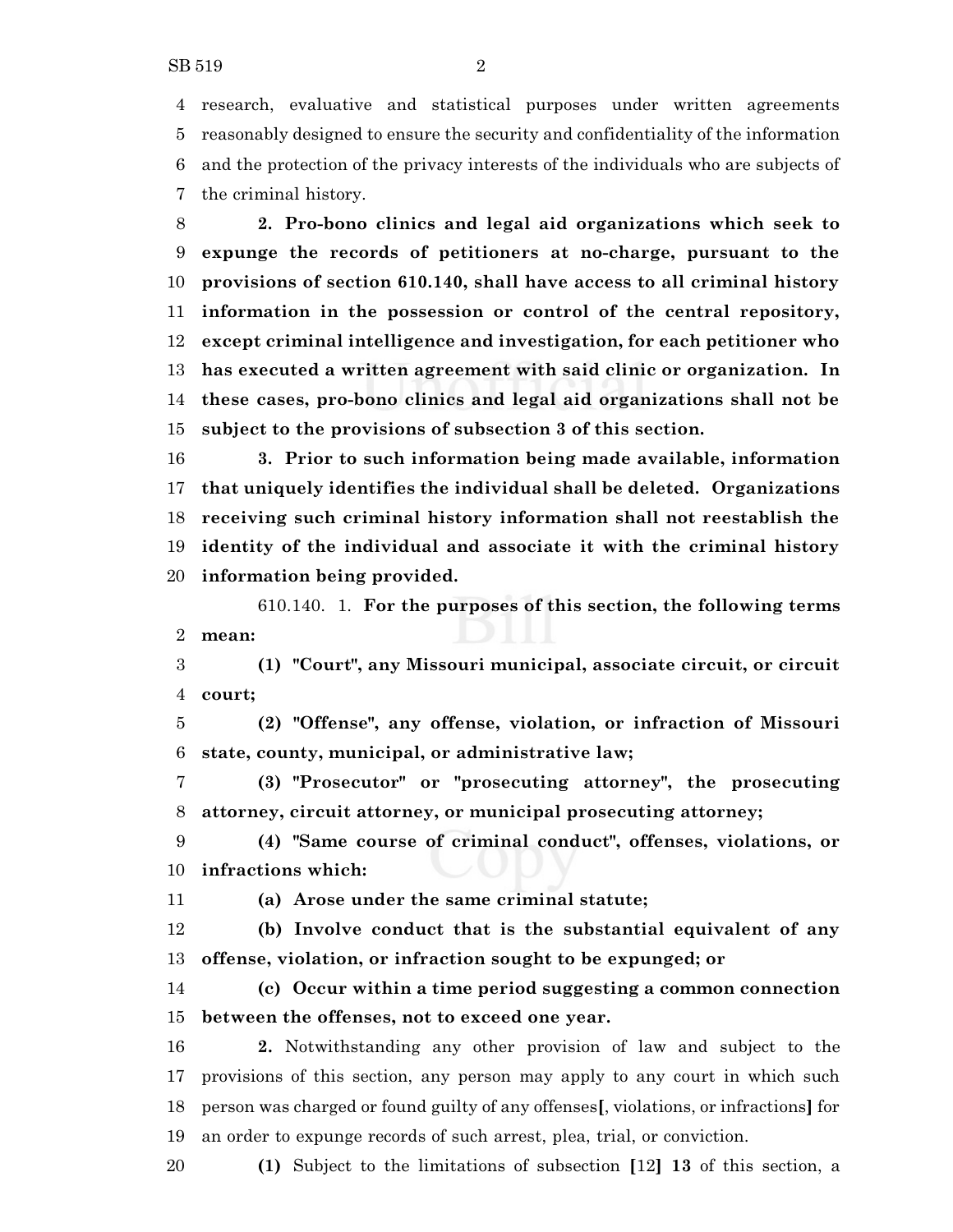person may apply to have one or more offenses**[**, violations, or infractions**]** expunged if such offense**[**, violation, or infraction**]** occurred within the state of Missouri and was prosecuted under the jurisdiction of a Missouri **[**municipal, associate circuit, or circuit**]** court, so long as such person lists all the offenses**[**, violations, and infractions**]** he or she is seeking to have expunged in the petition and so long as all such offenses**[**, violations, and infractions**]** are not excluded under subsection **[**2**] 3** of this section.

 **(2)** If the offenses**[**, violations, or infractions**]** were charged as counts in the same indictment or information or were committed as part of the same course of criminal conduct, the person may include all the related offenses**[**, violations, and infractions**]** in the petition, regardless of the limits of subsection **[**12**] 13** of this section, and the petition shall only count as a petition for expungement of the highest level violation or offense contained in the petition for the purpose of determining future eligibility for expungement.

 **[**2.**] 3.** The following offenses**[**, violations, and infractions**]** shall not be eligible for expungement under this section:

(1) Any class A felony offense;

(2) Any dangerous felony as that term is defined in section 556.061;

 (3) Any offense that requires registration as a sex offender; (4) Any felony offense where death is an element of the offense;

 (5) Any felony offense of assault; misdemeanor or felony offense of domestic assault; or felony offense of kidnapping;

 (6) Any offense listed, or previously listed, in chapter 566 or section 105.454, 105.478, 115.631, 130.028, 188.030, 188.080, 191.677, 194.425,**[**217.360,**]** 217.385, 334.245, 375.991, 389.653, 455.085, 455.538, 557.035, 565.084, 565.085, 565.086, 565.095, 565.120, 565.130, 565.156, 565.200, 565.214, 566.093, 566.111, 566.115, 568.020, 568.030, 568.032, 568.045, 568.060, 568.065, 568.080, 568.090, 568.175, 569.030, 569.035, 569.040, 569.050, 569.055, 569.060, 569.065, 569.067, 569.072, 569.160, 570.025, **[**570.090, 570.180,**]** 570.223, 570.224, **[**570.310,**]** 571.020, 571.060, 571.063, 571.070, 571.072, 571.150, 574.070, 574.105, 574.115, 574.120, 574.130, 575.040, 575.095, 575.153, 575.155, 575.157, 575.159, 575.195, 575.200, 575.210, 575.220, 575.230, 575.240, 575.350, 575.353, 577.078, 577.703, 577.706, 578.008, 578.305, 578.310, or 632.520;

 (7) Any offense eligible for expungement under section 577.054 or 610.130; (8) Any intoxication-related traffic or boating offense as defined in section 577.001, or any offense of operating an aircraft with an excessive blood alcohol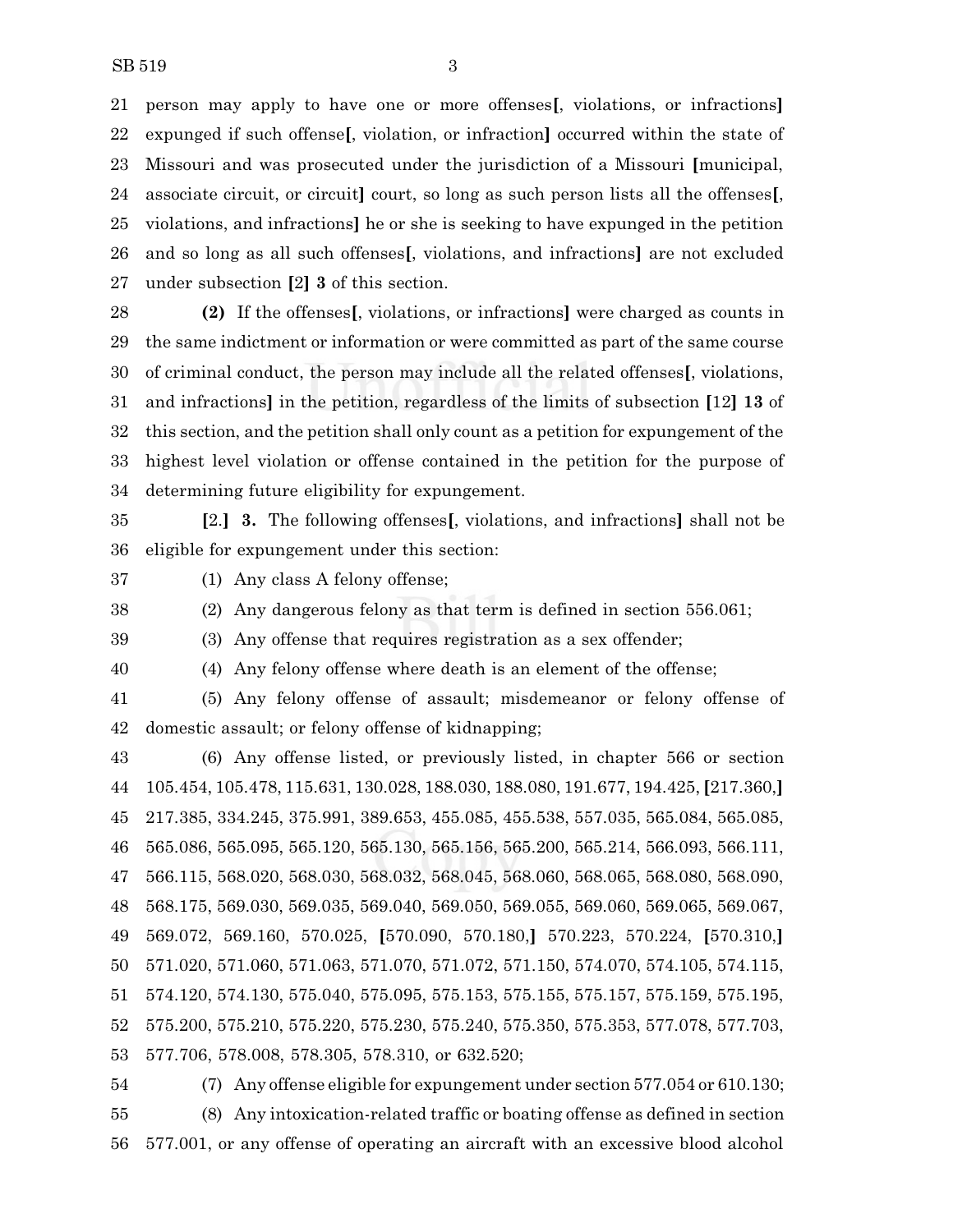content or while in an intoxicated condition;

 (9) Any ordinance violation that is the substantial equivalent of any offense that is not eligible for expungement under this section;

 (10) Any violation of any state law or county or municipal ordinance regulating the operation of motor vehicles when committed by an individual who has been issued a commercial driver's license or is required to possess a commercial driver's license issued by this state or any other state; and

 (11) Any **felony** offense of section 571.030, except any offense under subdivision (1) of subsection 1 of section 571.030 where the person was convicted or found guilty prior to January 1, 2017.

 **[**3.**] 4.** The petition shall name as defendants all law enforcement agencies, courts, prosecuting or circuit attorneys, municipal prosecuting attorneys, central state repositories of criminal records, or others who the petitioner has reason to believe may possess the records subject to expungement for each of the offenses, violations, and infractions listed in the petition. The court's order of expungement shall not affect any person or entity not named as a defendant in the action.

**[**4.**] 5.** The petition shall include the following information:

- (1) The petitioner's:
- (a) Full name;
- (b) Sex;
- (c) Race;

(d) Driver's license number, if applicable; and

(e) Current address;

 (2) Each offense, violation, or infraction for which the petitioner is requesting expungement;

 (3) The approximate date the petitioner was charged for each offense, violation, or infraction; and

 (4) The name of the county where the petitioner was charged for each offense, violation, or infraction and if any of the offenses, violations, or infractions occurred in a municipality, the name of the municipality for each offense, violation, or infraction; and

(5) The case number and name of the court for each offense.

 **[**5.**] 6.** The clerk of the court shall give notice of the filing of the petition to the office of the prosecuting attorney, circuit attorney, or municipal prosecuting attorney that prosecuted the offenses**[**, violations, or infractions**]** listed in the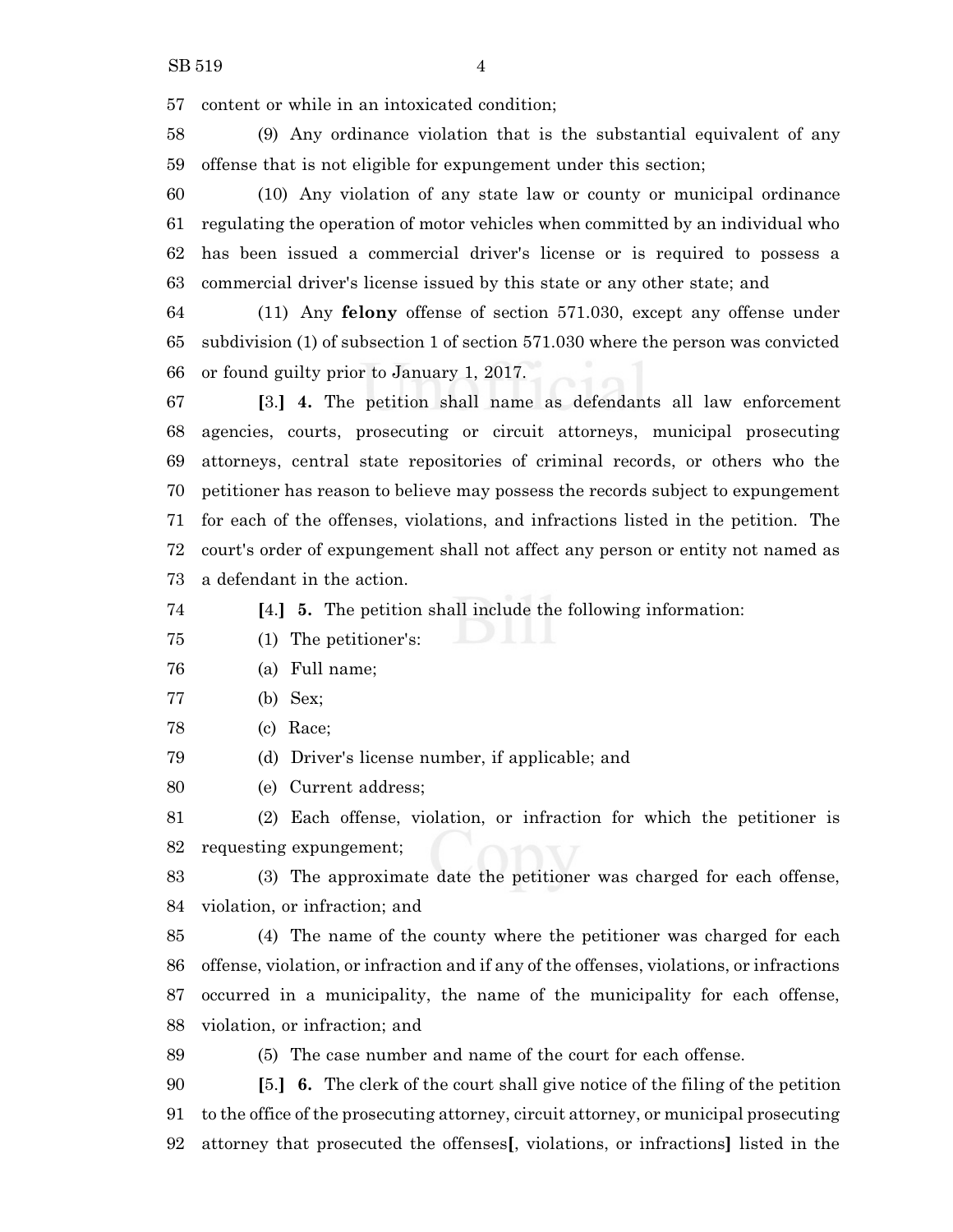petition. If the prosecuting attorney, circuit attorney, or municipal prosecuting attorney objects to the petition for expungement, he or she shall do so in writing within thirty days after receipt of service. Unless otherwise agreed upon by the parties, the court shall hold a hearing within sixty days after any written objection is filed, giving reasonable notice of the hearing to the petitioner. If no objection has been filed within thirty days after receipt of service, the court may set a hearing on the matter and shall give reasonable notice of the hearing to each entity named in the petition. At any hearing, the court may accept evidence and hear testimony on, and may consider, the following criteria for each of the offenses**[**, violations, or infractions**]** listed in the petition for expungement:

 (1) At the time the petition is filed, it has been at least seven years if the offense is a felony, or at least three years if the offense is a misdemeanor, municipal offense, or infraction, from the date the petitioner completed any authorized disposition imposed under section 557.011 for each offense, violation, or infraction listed in the petition;

 (2) **At the time the petition is filed,** the person has not been found guilty of any other misdemeanor or felony, not including violations of the traffic regulations provided under chapters **301, 302, 303,** 304**,** and 307, during the time period specified for the underlying offense, violation, or infraction in subdivision (1) of this subsection;

 (3) The person has satisfied all obligations relating to any such disposition, including the payment of any fines or restitution;

(4) The person does not have charges pending;

 (5) The petitioner's habits and conduct demonstrate that the petitioner is not a threat to the public safety of the state; and

 (6) The expungement is consistent with the public welfare and the interests of justice warrant the expungement.

 A pleading by the petitioner that such petitioner meets the requirements of subdivisions (5) and (6) of this subsection shall create a rebuttable presumption that the expungement is warranted so long as the criteria contained in subdivisions (1) to (4) of this subsection are otherwise satisfied. The burden shall shift to the prosecuting attorney, circuit attorney, or municipal prosecuting attorney to rebut the presumption. A victim of an offense**[**, violation, or infraction**]** listed in the petition shall have an opportunity to be heard at any hearing held under this section**[**, and the court may make a determination based solely on such victim's testimony**]**.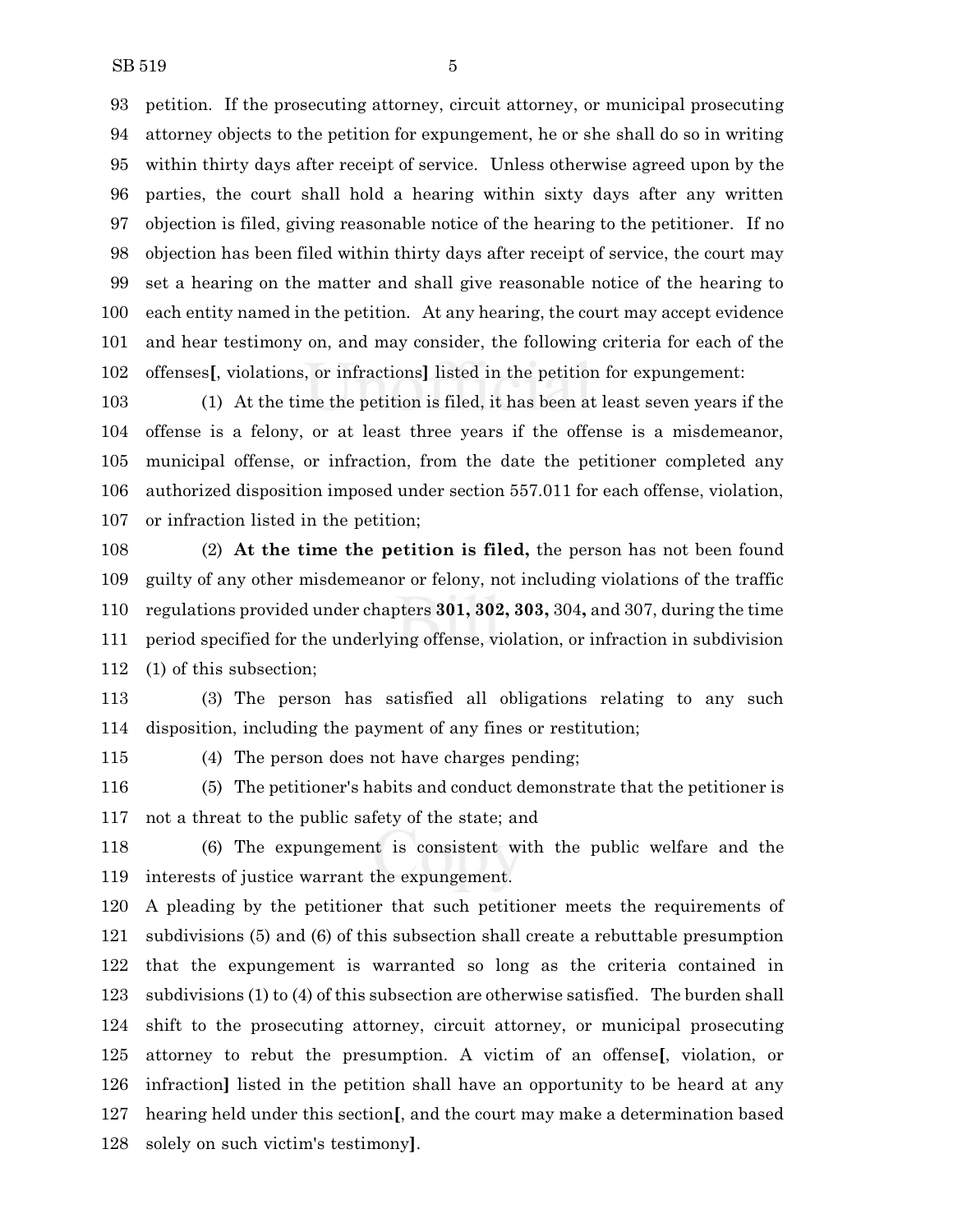**[**6.**] 7.** A petition to expunge records related to an arrest for an eligible offense**[**, violation, or infraction**]** may be made in accordance with the provisions of this section to a court of competent jurisdiction in the county where the petitioner was arrested no earlier than three years from the date of arrest; provided that, during such time, the petitioner has not been charged and the petitioner has not been found guilty of any misdemeanor or felony offense.

 **(1) Commencing on January 1, 2021, before the central repository for criminal history information releases a record to an individual or noncriminal justice agency, it shall extract from the record all notations of arrests, indictments, or other information relating to the initiation of criminal proceedings where:**

**(a) Three years have elapsed from the date of arrest;**

**(b) No disposition is indicated in the record; and**

 **(c) Nothing in the record indicates that proceedings seeking conviction remain pending.**

 **[**7.**] 8.** If the court determines that such person meets all the criteria set forth in subsection **[**5**] 6** of this section for each of the offenses**[**, violations, or infractions**]** listed in the petition for expungement, the court shall enter an order of expungement. In all cases under this section, the court shall issue an order of expungement or dismissal within six months of the filing of the petition. A copy of the order of expungement shall be provided to the petitioner and each entity possessing records subject to the order, and, upon receipt of the order, each entity shall close any record in its possession relating to any offense, violation, or infraction listed in the petition, in the manner established by section 610.120. The records and files maintained in any administrative or court proceeding in a **[**municipal, associate, or circuit**]** court for any offense**[**, infraction, or violation**]** ordered expunged under this section shall be confidential and only available to the parties or by order of the court for good cause shown. The central repository shall request the Federal Bureau of Investigation to expunge the records from its files.

 **[**8.**] 9.** The order shall not limit any of the petitioner's rights that were restricted as a collateral consequence of such person's criminal record, and such rights shall be restored upon issuance of the order of expungement. Except as otherwise provided under this section, the effect of such order shall be to restore such person to the status he or she occupied prior to such arrests, pleas, trials, or convictions as if such events had never taken place. No person as to whom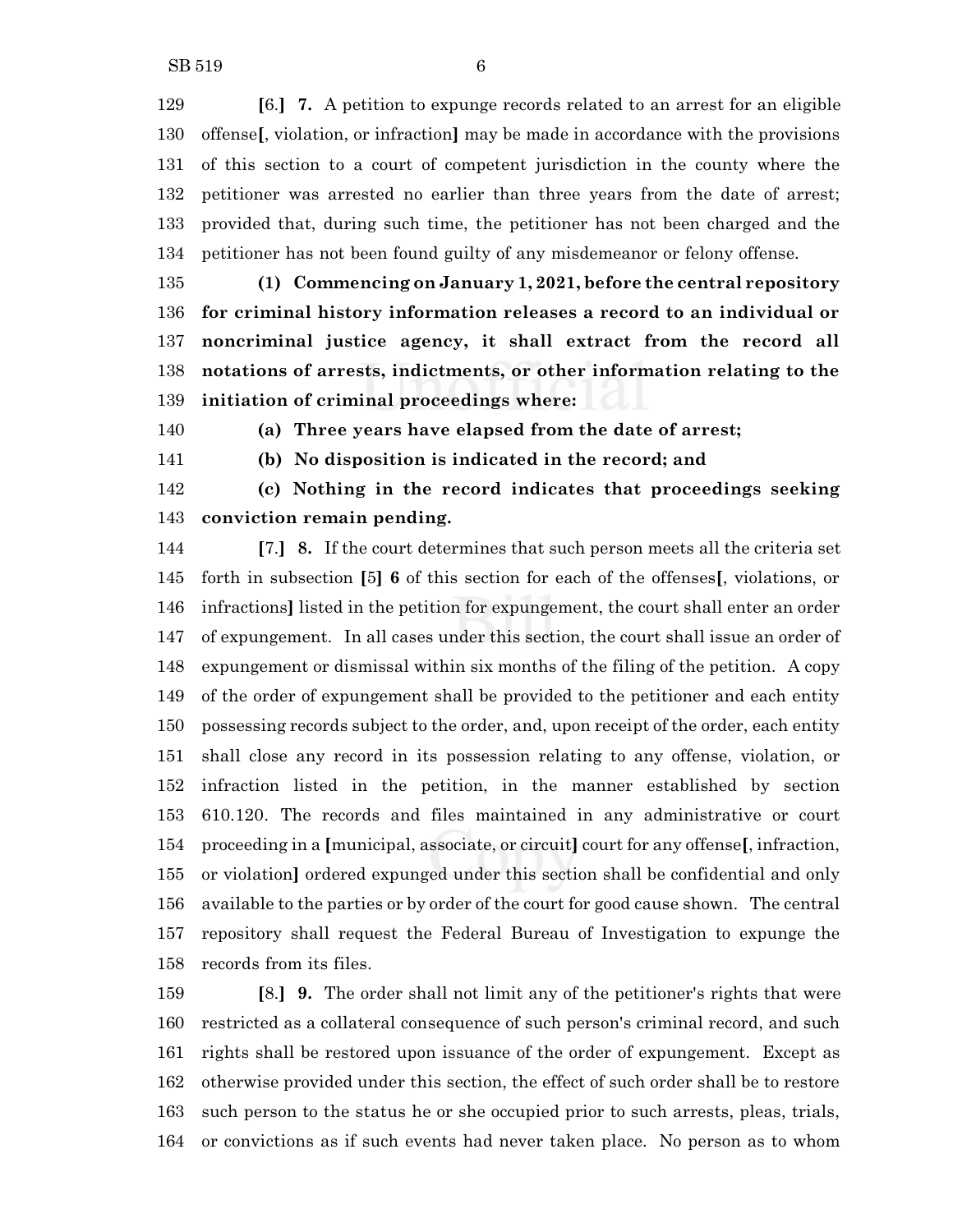such order has been entered shall be held thereafter under any provision of law to be guilty of perjury or otherwise giving a false statement by reason of his or her failure to recite or acknowledge such arrests, pleas, trials, convictions, or expungement in response to an inquiry made of him or her and no such inquiry shall be made for information relating to an expungement, except the petitioner shall disclose the expunged offense**[**, violation, or infraction**]** to any court when asked or upon being charged with any subsequent offense, violation, or infraction. The expunged offense**[**, violation, or infraction**]** may be considered a prior offense in determining a sentence to be imposed for any subsequent offense that the person is found guilty of committing.

 **[**9.**] 10.** Notwithstanding the provisions of subsection **[**8**] 9** of this section to the contrary, a person granted an expungement shall disclose any expunged offense**[**, violation, or infraction**]** when the disclosure of such information is necessary to complete any application for:

 (1) A license, certificate, or permit issued by this state to practice such individual's profession;

 (2) Any license issued under chapter 313 or permit issued under chapter 571;

 (3) Paid or unpaid employment with an entity licensed under chapter 313, any state-operated lottery, or any emergency services provider, including any law enforcement agency;

 (4) Employment with any federally insured bank or savings institution or credit union or an affiliate of such institution or credit union for the purposes of compliance with 12 U.S.C. Section 1829 and 12 U.S.C. Section 1785;

 (5) Employment with any entity engaged in the business of insurance or any insurer for the purpose of complying with 18 U.S.C. Section 1033, 18 U.S.C. Section 1034, or other similar law which requires an employer engaged in the business of insurance to exclude applicants with certain criminal convictions from employment; or

 (6) Employment with any employer that is required to exclude applicants with certain criminal convictions from employment due to federal or state law, including corresponding rules and regulations.

 An employer shall notify an applicant of the requirements under subdivisions (4) to (6) of this subsection. Notwithstanding any provision of law to the contrary, an expunged offense, violation, or infraction shall not be grounds for automatic disqualification of an applicant, but may be a factor for denying employment, or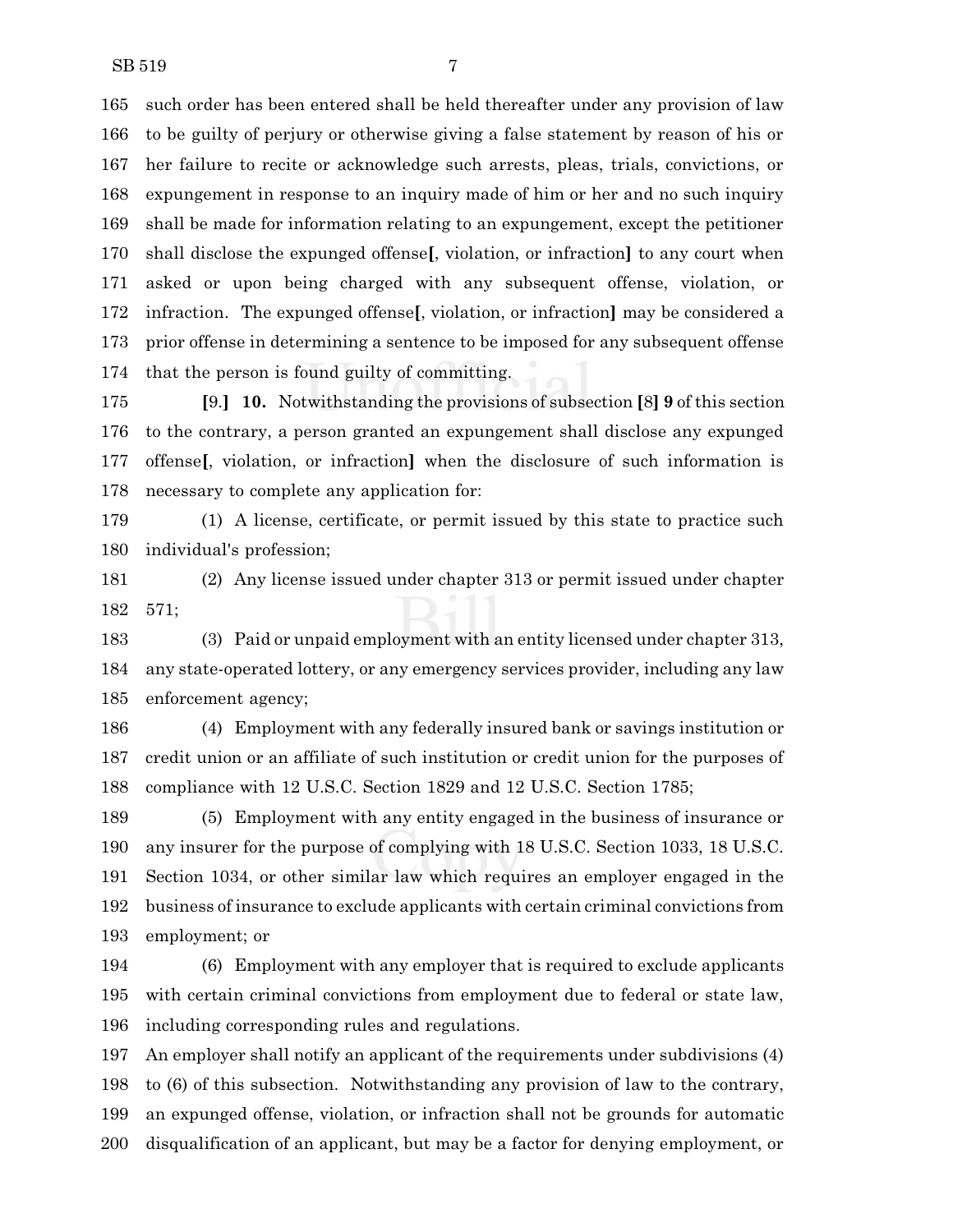a professional license, certificate, or permit; except that, an offense, violation, or infraction expunged under the provisions of this section may be grounds for automatic disqualification ifthe application is for employment under subdivisions (4) to (6) of this subsection.

 **[**10.**] 11.** A person who has been granted an expungement of records pertaining to a misdemeanor or felony offense, an ordinance violation, or an infraction may answer "no" to an employer's inquiry into whether the person has ever been **arrested, charged, or** convicted of a crime if, after the granting of the expungement, the person has no public record of a misdemeanor or felony offense, an ordinance violation, or an infraction. The person, however, shall answer such an inquiry affirmatively and disclose his or her criminal convictions, including any offense or violation expunged under this section or similar law, if the employer is required to exclude applicants with certain criminal convictions from employment due to federal or state law, including corresponding rules and regulations.

 **[**11.**] 12.** If the court determines that the petitioner has not met the criteria for any of the offenses**[**, violations, or infractions**]** listed in the petition for expungement or the petitioner has knowingly provided false information in the petition, the court shall enter an order dismissing the petition. Any person whose petition for expungement has been dismissed by the court for failure to meet the criteria set forth in subsection **[**5**] 6** of this section may not refile another petition until a year has passed since the date of filing for the previous petition.

 **[**12.**] 13.** A person may be granted more than one expungement under this section provided that during his or her lifetime, the total number of offenses, violations, or infractions for which orders of expungement are granted to the person shall not exceed the following limits:

 (1) Not more than two misdemeanor offenses or ordinance violations that have an authorized term of imprisonment; and

(2) Not more than one felony offense.

 A person may be granted expungement under this section for any number of infractions. Nothing in this section shall prevent the court from maintaining records to ensure that an individual has not exceeded the limitations of this subsection. Nothing in this section shall be construed to limit or impair in any way the subsequent use of any record expunged under this section of any arrests or findings of guilt by a law enforcement agency, criminal justice agency,